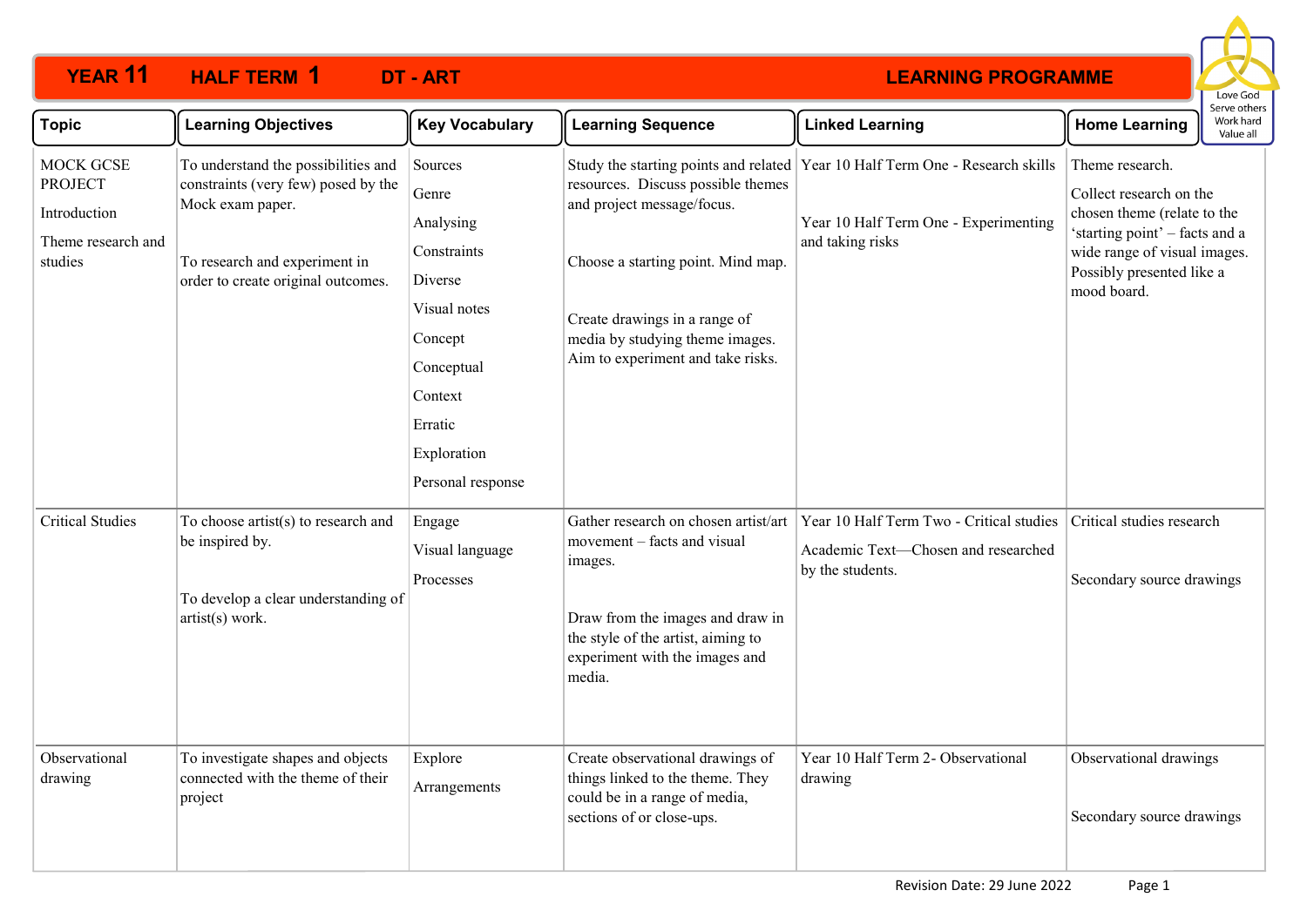# **YEAR 11 HALF TERM DT - ART 1/2**



| <b>Topic</b>     | <b>Learning Objectives</b>                                                                                                                                                                                        | <b>Key Vocabulary</b>                                                                                                                                                | <b>Learning Sequence</b>                                                                                                                                                                                                                                                                                                                                                                                                                                                                                                                                                                                                                                                                                                                                                      | <b>Linked Learning</b>           | <b>Home Learning</b>                                                                     | Serve others<br>Work hard<br>Value all |
|------------------|-------------------------------------------------------------------------------------------------------------------------------------------------------------------------------------------------------------------|----------------------------------------------------------------------------------------------------------------------------------------------------------------------|-------------------------------------------------------------------------------------------------------------------------------------------------------------------------------------------------------------------------------------------------------------------------------------------------------------------------------------------------------------------------------------------------------------------------------------------------------------------------------------------------------------------------------------------------------------------------------------------------------------------------------------------------------------------------------------------------------------------------------------------------------------------------------|----------------------------------|------------------------------------------------------------------------------------------|----------------------------------------|
| Further research | To learn how to search for more in-<br>depth research to enhance the<br>project                                                                                                                                   | Purposeful<br>Investigation                                                                                                                                          | A fresh look at the focus of the<br>project research these.<br>Take photographs of objects<br>associated with the theme.<br>Consider arrangement & viewpoint.<br>Photographs to be used to draw<br>from and for ideas for final piece.                                                                                                                                                                                                                                                                                                                                                                                                                                                                                                                                        |                                  | Further theme research<br>(written facts and visual<br>stimulus material)<br>Photographs |                                        |
| Developments     | To develop ideas for 10 hour piece.<br>To create a variety of ideas and<br>experiments.<br>To develop original design plans.<br>To review studies and plan clearly<br>how to use the 10 hours during the<br>exam. | Insights<br>'Speed-sketches'<br>Thumbnail sketches<br>Explore and select<br>Unity<br>Juxtaposed<br>Random<br>Zooming<br>Refining ideas<br>Rigorously record<br>ideas | To study all of the work produced<br>so far. The final design must show<br>that it has developed from the<br>theme and chosen artist/art<br>movement. Consider how the final<br>piece will be inspired by the artist<br>(s) or art movements.<br>Create speed sketches of possible<br>compositions for a final piece.<br>Develop at least three different<br>designs/ideas. Annotate these to<br>make clear how they could be<br>developed.<br>Develop one idea further resulting<br>in a clear final plan. Annotate<br>(media, colours, textures, 3D/2D,<br>what and why etc)<br>Draw sections of the final design,<br>then add intended media to the<br>sections. Experiment and take risks<br>for original outcomes.<br>Create a plan of how the 10 hours<br>will be used. | Year 10 Half Term 4-Developments | Developmental plans.<br>Final annotated design.<br>10 hour plan                          |                                        |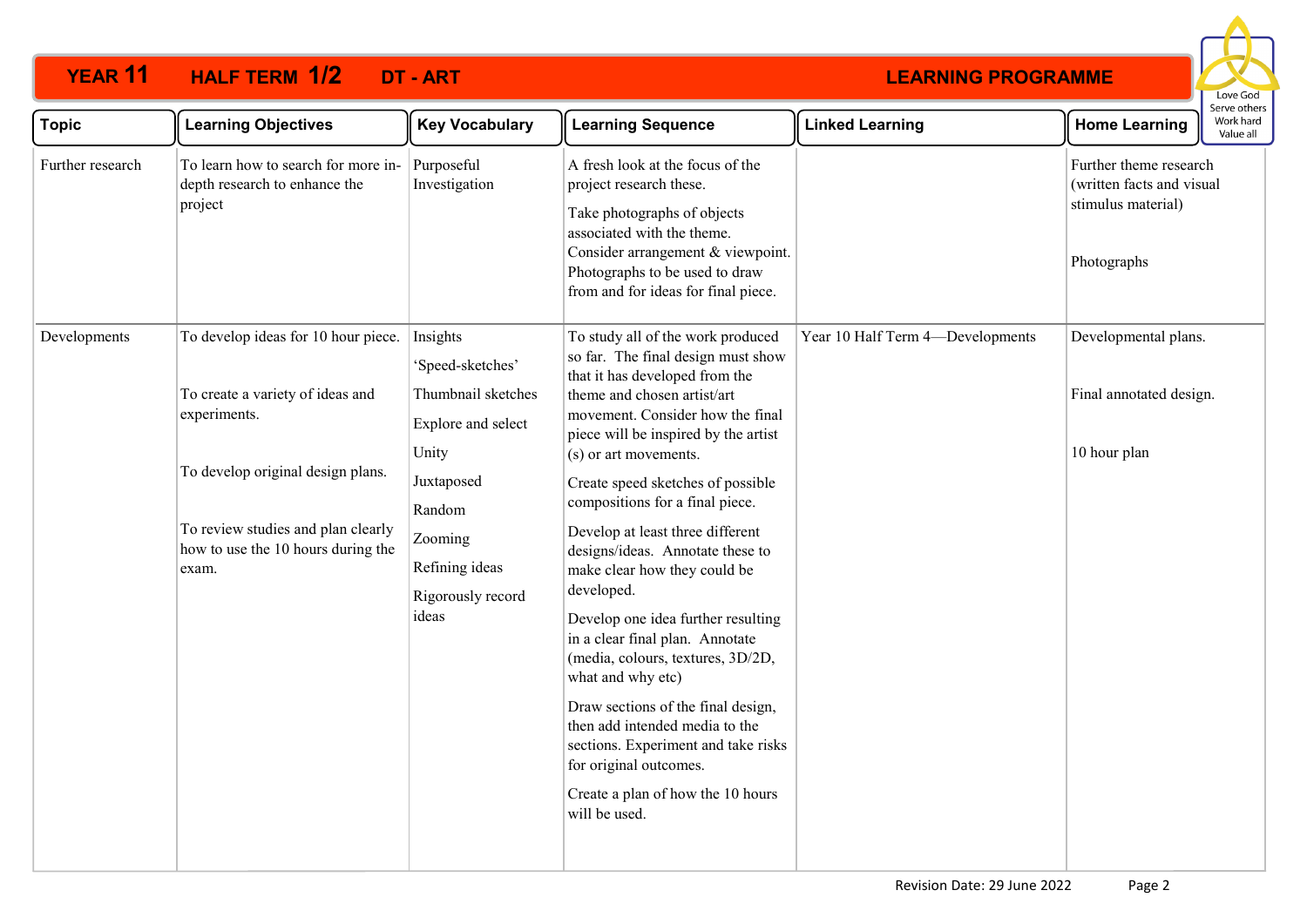## **YEAR 11 HALF TERM DT - ART 2**



| <b>Topic</b>                    | <b>Learning Objectives</b>                                                                                   | <b>Key Vocabulary</b>                             | <b>Learning Sequence</b>                                                                                                                              | <b>Linked Learning</b>        | <b>Home Learning</b>                                                                   | Serve others<br>Work hard<br>Value all |
|---------------------------------|--------------------------------------------------------------------------------------------------------------|---------------------------------------------------|-------------------------------------------------------------------------------------------------------------------------------------------------------|-------------------------------|----------------------------------------------------------------------------------------|----------------------------------------|
| Exam preparatory<br>work        | Completion of Mock To learn how to review and present<br>preparatory work in order to reach<br>target grade. | Annotation                                        | Refine and review your preparatory<br>work.<br>Mount all of your work add<br>annotations. Clearly showing<br>connections with the work of<br>artists. |                               | Labels and annotations<br>Additional studies required<br>after preparatory work review |                                        |
| <b>MOCK EXAM</b><br><b>WEEK</b> | To be able to produce a final design Realise intentions<br>in 10 hours.                                      | Conviction<br>Personal and<br>meaningful response | 10 hour piece-exam conditions.<br>Finishing touches and final<br>mounting of Mock Exam project.                                                       | Year 10 Half Term 6-Mock exam | Finishing touches and final<br>mounting of Mock project.                               |                                        |
|                                 |                                                                                                              |                                                   |                                                                                                                                                       |                               |                                                                                        |                                        |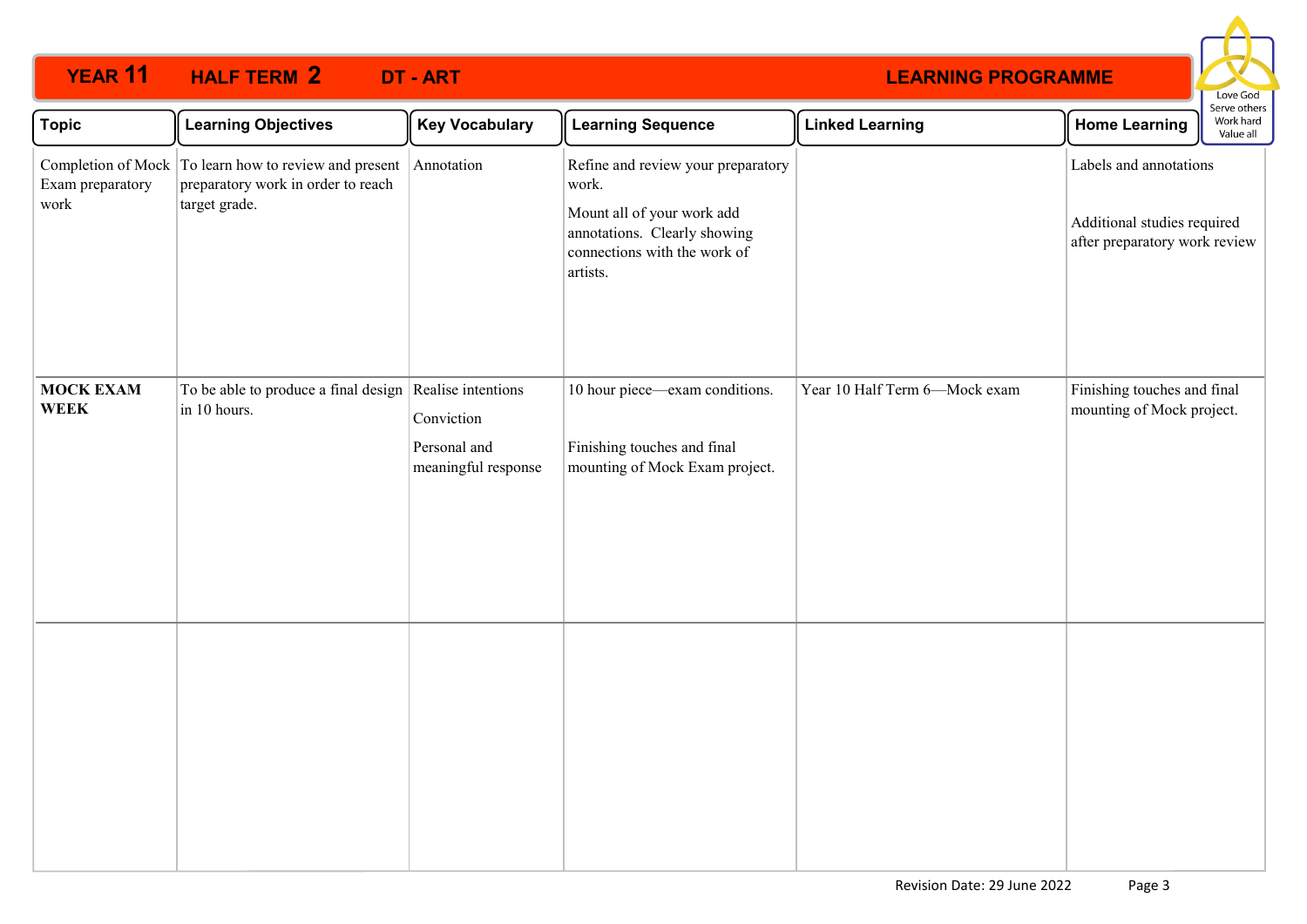# **YEAR 11 HALF TERM DT - ART 3**



| <b>Topic</b>                                                                         | <b>Learning Objectives</b>                                                                                                                                       | <b>Key Vocabulary</b>                                                                               | <b>Learning Sequence</b>                                                                                                                                                                                        | <b>Linked Learning</b>                                                                                                                       | <b>Home Learning</b>                                                                                                                                                                    | Serve others<br>Work hard<br>Value all |
|--------------------------------------------------------------------------------------|------------------------------------------------------------------------------------------------------------------------------------------------------------------|-----------------------------------------------------------------------------------------------------|-----------------------------------------------------------------------------------------------------------------------------------------------------------------------------------------------------------------|----------------------------------------------------------------------------------------------------------------------------------------------|-----------------------------------------------------------------------------------------------------------------------------------------------------------------------------------------|----------------------------------------|
| <b>FINAL GCSE</b><br><b>PROJECT</b><br>Introduction<br>Theme research and<br>studies | To understand the possibilities and<br>constraints (very few) posed by the<br>exam paper.<br>To research and experiment in<br>order to create original outcomes. | Sources<br>Analysing<br>Constraints<br>Diverse<br>Visual notes<br>Concept<br>Erratic<br>Exploration | resources. Discuss possible themes<br>and project message/focus.<br>Choose a starting point. Mind map.<br>Create drawings in a range of<br>media by studying theme images.<br>Aim to experiment and take risks. | Study the starting points and related   Year 11 Half Term One - Research skills<br>Year 11 Half Term One - Experimenting<br>and taking risks | Theme research.<br>Collect research on the<br>chosen theme (relate to the<br>'starting point' - facts and a<br>wide range of visual images.<br>Possibly presented like a<br>mood board. |                                        |
| <b>Critical Studies</b>                                                              | To choose artist(s) to research and<br>be inspired by.<br>To develop a clear understanding of<br>artist(s) work.                                                 | Engage<br>Visual language<br>Processes                                                              | Gather research on chosen artist/art<br>movement - facts and visual<br>images.<br>Draw from the images and draw in<br>the style of the artist, aiming to<br>experiment with the images and<br>media.            | Year 11 Half Term One - Critical studies                                                                                                     | Critical studies research<br>Secondary source drawings                                                                                                                                  |                                        |
| Observational<br>drawing                                                             | To investigate shapes and objects<br>connected with the theme of their<br>project                                                                                | Explore<br>Arrangements                                                                             | Create observational drawings of<br>things linked to the theme. They<br>could be in a range of media,<br>sections of or close-ups.                                                                              | Year 11 Half Term One- Observational<br>drawing                                                                                              | Observational drawings<br>Secondary source drawings                                                                                                                                     |                                        |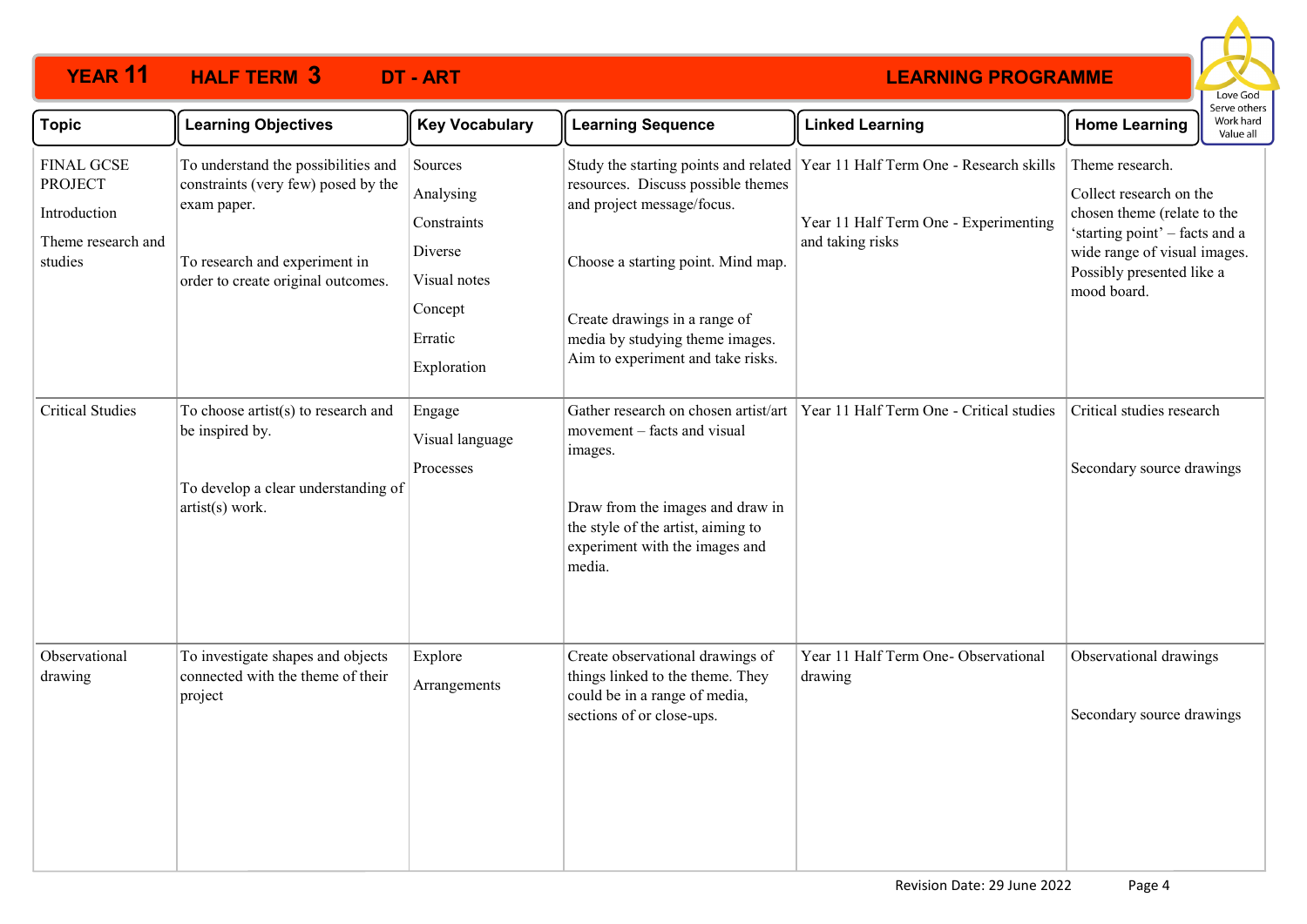# **YEAR 11 HALF TERM DT - ART 3/4**



| <b>Topic</b>     | <b>Learning Objectives</b>                                                                                                                                                                                                 | <b>Key Vocabulary</b>                                                                                                   | <b>Learning Sequence</b>                                                                                                                                                                                                                                                                                                                                                                                                                                                                                                                                                                                                                                                                                                                                                      | <b>Linked Learning</b>             | Serve others<br>Work hard<br><b>Home Learning</b><br>Value all                           |
|------------------|----------------------------------------------------------------------------------------------------------------------------------------------------------------------------------------------------------------------------|-------------------------------------------------------------------------------------------------------------------------|-------------------------------------------------------------------------------------------------------------------------------------------------------------------------------------------------------------------------------------------------------------------------------------------------------------------------------------------------------------------------------------------------------------------------------------------------------------------------------------------------------------------------------------------------------------------------------------------------------------------------------------------------------------------------------------------------------------------------------------------------------------------------------|------------------------------------|------------------------------------------------------------------------------------------|
| Further research | To learn how to search for more in-<br>depth research to enhance the<br>project                                                                                                                                            | Purposeful<br>investigation                                                                                             | A fresh look at the focus of the<br>project research these.<br>Take photographs of objects<br>associated with the theme.<br>Consider arrangement & viewpoint.<br>Photographs to be used to draw<br>from and for ideas for final piece.                                                                                                                                                                                                                                                                                                                                                                                                                                                                                                                                        |                                    | Further theme research<br>(written facts and visual<br>stimulus material)<br>Photographs |
| Developments     | To develop ideas for 10 hour piece. Insights<br>To create a variety of ideas and<br>experiments.<br>To develop original design plans.<br>To review studies and plan clearly<br>how to use the 10 hours during the<br>exam. | Speed-sketches<br>Explore and select<br>Juxtaposed<br>Random<br>Zooming<br>Refining ideas<br>Rigorously record<br>ideas | To study all of the work produced<br>so far. The final design must show<br>that it has developed from the<br>theme and chosen artist/art<br>movement. Consider how the final<br>piece will be inspired by the artist<br>(s) or art movements.<br>Create speed sketches of possible<br>compositions for a final piece.<br>Develop at least three different<br>designs/ideas. Annotate these to<br>make clear how they could be<br>developed.<br>Develop one idea further resulting<br>in a clear final plan. Annotate<br>(media, colours, textures, 3D/2D,<br>what and why etc)<br>Draw sections of the final design,<br>then add intended media to the<br>sections. Experiment and take risks<br>for original outcomes.<br>Create a plan of how the 10 hours<br>will be used. | Year 11 Half Term 1/2-Developments | Developmental plans.<br>Final annotated design.<br>10 hour plan                          |
|                  |                                                                                                                                                                                                                            |                                                                                                                         |                                                                                                                                                                                                                                                                                                                                                                                                                                                                                                                                                                                                                                                                                                                                                                               |                                    |                                                                                          |